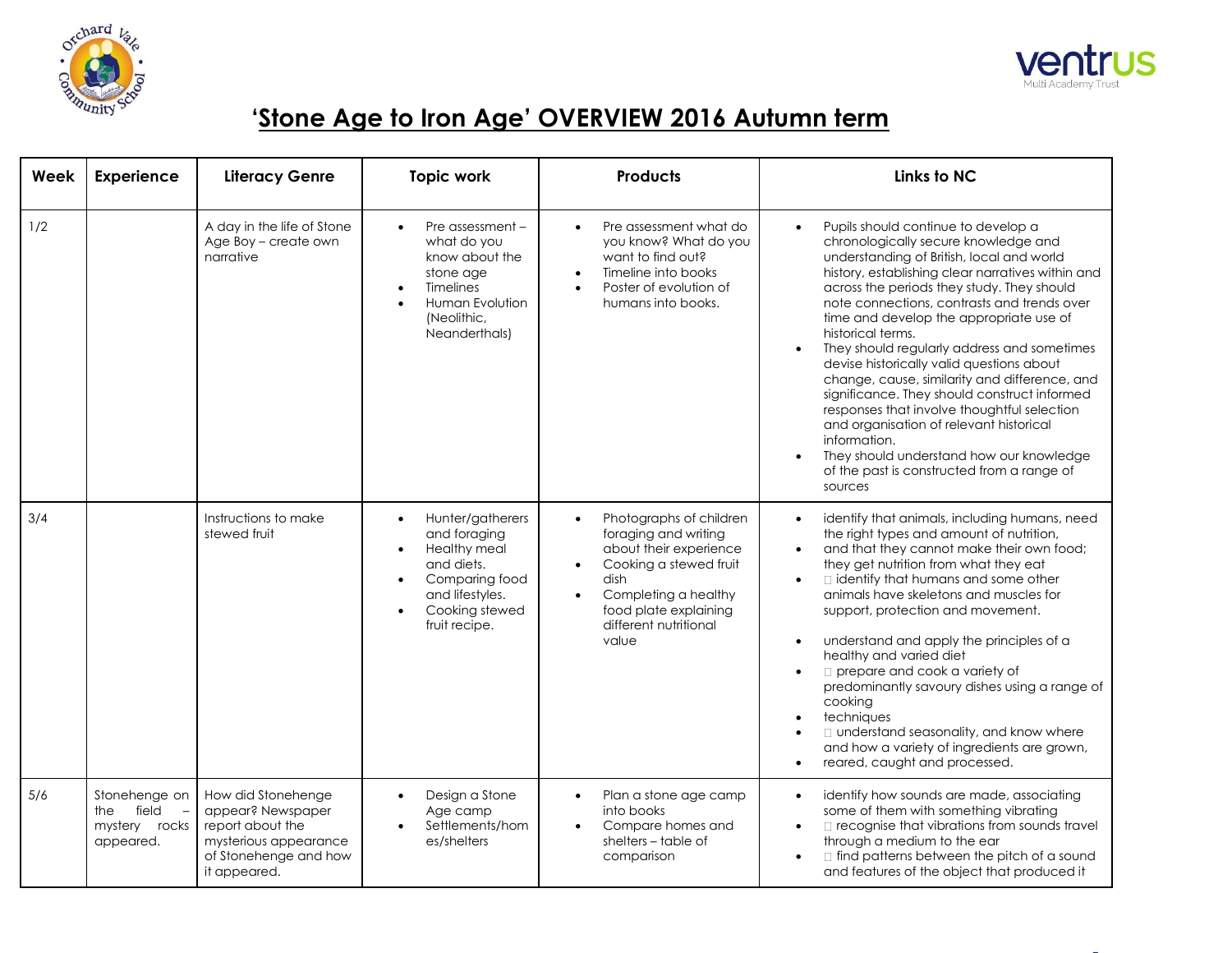



|     |                                                          |                                               | Stone age music<br>- celebration<br>and dancing<br>Computing-<br>stop start<br>animation of<br>Stone Age<br>people.<br>PebblePad<br>collaborative<br>project on ipads.<br>Starr Carr -<br>reveal of an<br>object | Final performance of<br>Stone age music in KS2<br>assembly                                                                         | $\Box$ find patterns between the volume of a<br>sound and the strength of the vibrations that<br>produced it<br>$\bullet$<br>□ recognise that sounds get fainter as the<br>$\bullet$<br>distance from the sound source increases.<br>human geography, including: types of<br>$\bullet$<br>settlement and land use, economic activity<br>including trade links, and the distribution of<br>natural resources including energy,<br>food, minerals and water<br>changes in Britain from the Stone Age to the<br>Iron Age<br>Examples (non-statutory)<br>$\bullet$<br>This could include:<br>I late Neolithic hunter-gatherers and early<br>farmers, for example, Skara Brae<br>□ Bronze Age religion, technology and travel,<br>$\bullet$<br>for example, Stonehenge<br>Iron Age hill forts: tribal kingdoms, farming,<br>$\bullet$<br>art and culture<br>play and perform in solo and ensemble<br>contexts, using their voices and playing<br>musical<br>instruments with increasing accuracy, fluency,<br>control and expression<br>$\Box$ improvise and compose music for a range<br>of purposes using the inter-related<br>dimensions of music<br>$\Box$ listen with attention to detail and recall<br>sounds with increasing aural memory<br><b>Q</b> use and understand staff and other musical<br>$\bullet$<br>notations<br>□ appreciate and understand a wide range<br>$\bullet$<br>of high-quality live and recorded music drawn<br>from different traditions and from great<br>$\bullet$<br>composers and musicians<br>develop an understanding of the history of<br>music. |
|-----|----------------------------------------------------------|-----------------------------------------------|------------------------------------------------------------------------------------------------------------------------------------------------------------------------------------------------------------------|------------------------------------------------------------------------------------------------------------------------------------|------------------------------------------------------------------------------------------------------------------------------------------------------------------------------------------------------------------------------------------------------------------------------------------------------------------------------------------------------------------------------------------------------------------------------------------------------------------------------------------------------------------------------------------------------------------------------------------------------------------------------------------------------------------------------------------------------------------------------------------------------------------------------------------------------------------------------------------------------------------------------------------------------------------------------------------------------------------------------------------------------------------------------------------------------------------------------------------------------------------------------------------------------------------------------------------------------------------------------------------------------------------------------------------------------------------------------------------------------------------------------------------------------------------------------------------------------------------------------------------------------------------------------------------------------------------------------------|
| 7/8 | Making fossils<br>Discovering<br>fossils on the<br>field | Information text about<br>prehistoric animals | Fossils<br>Prehistoric<br>animals/Extinct<br>animals<br>Archaeologists<br>job roles,<br>archaeological                                                                                                           | As a group design a<br>fossil and explain how it<br>was found where it may<br>have come from on a3<br>paper to display on<br>walls | describe in simple terms how fossils are formed<br>$\bullet$<br>when things that have lived are<br>trapped within rock<br>$\bullet$<br>$\Box$ construct and interpret a variety of food<br>$\bullet$<br>chains, identifying producers, predators and<br>Prey.<br>$\bullet$                                                                                                                                                                                                                                                                                                                                                                                                                                                                                                                                                                                                                                                                                                                                                                                                                                                                                                                                                                                                                                                                                                                                                                                                                                                                                                         |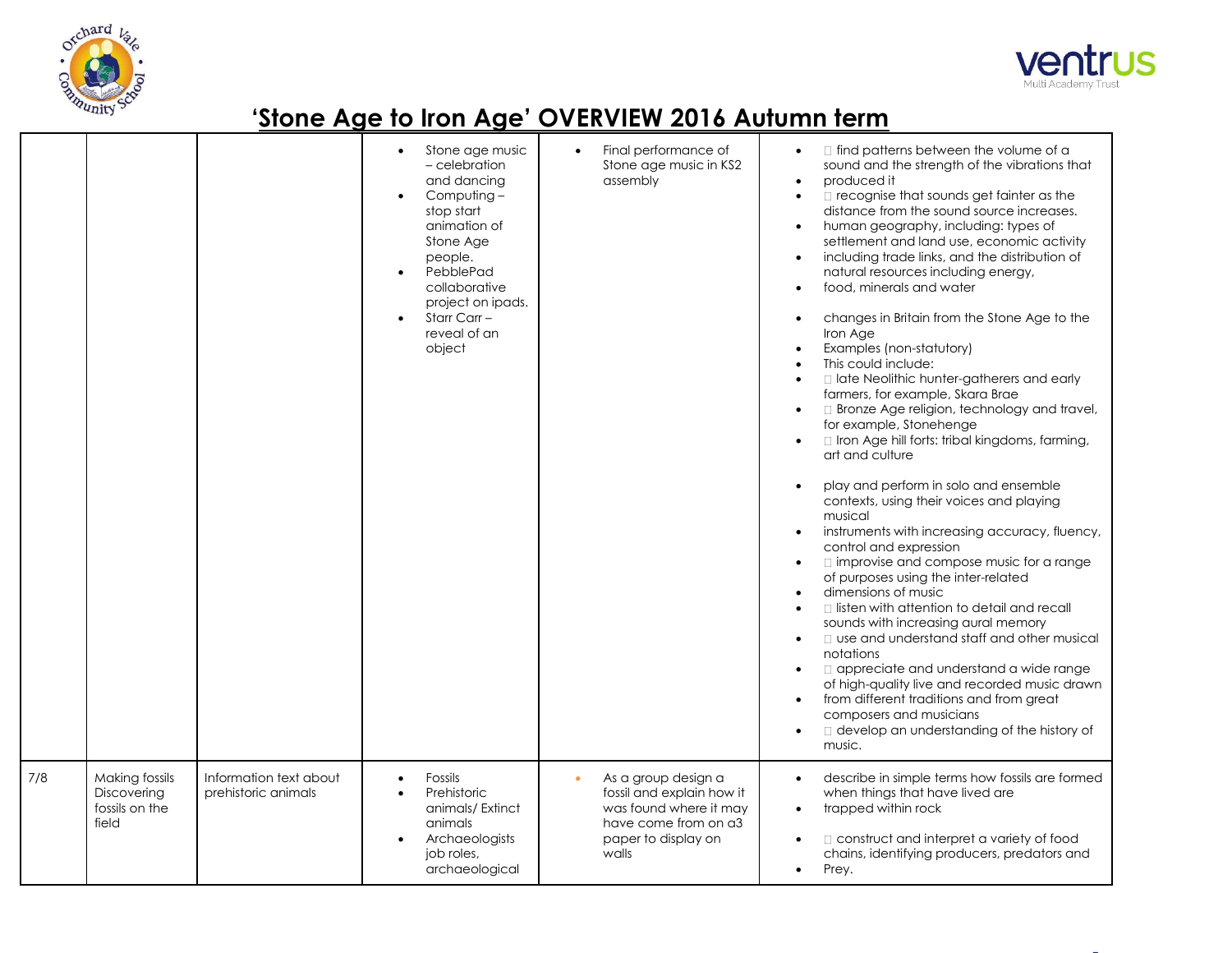



|      |                                                                   |                                                        | digs and<br>artefacts.<br>UG - Friendship<br>and<br>communication<br>(PSHE)                                                                                                                |                                                                                                                                                                                                                                                                                                    | recognise that living things can be grouped in<br>a variety of ways<br>explore and use classification keys to help<br>$\bullet$<br>group, identify and name a variety of living<br>things in their local and wider environment<br>$\bullet$<br>□ recognise that environments can change<br>$\bullet$<br>and that this can sometimes pose dangers<br>to living things.<br>$\bullet$                                                                                                                                                                                                                                                                                                                                                                                                                                                                                                                                                                                                                                                                                                                                                                                                                                                                                                                                                                                                                                                                                                                                                                                   |
|------|-------------------------------------------------------------------|--------------------------------------------------------|--------------------------------------------------------------------------------------------------------------------------------------------------------------------------------------------|----------------------------------------------------------------------------------------------------------------------------------------------------------------------------------------------------------------------------------------------------------------------------------------------------|----------------------------------------------------------------------------------------------------------------------------------------------------------------------------------------------------------------------------------------------------------------------------------------------------------------------------------------------------------------------------------------------------------------------------------------------------------------------------------------------------------------------------------------------------------------------------------------------------------------------------------------------------------------------------------------------------------------------------------------------------------------------------------------------------------------------------------------------------------------------------------------------------------------------------------------------------------------------------------------------------------------------------------------------------------------------------------------------------------------------------------------------------------------------------------------------------------------------------------------------------------------------------------------------------------------------------------------------------------------------------------------------------------------------------------------------------------------------------------------------------------------------------------------------------------------------|
| 9/10 | Dartmoor Trip-<br><b>Heatree Stone</b><br>Age person for<br>a day | Cave baby Poetry - 'If I<br>had a mammoth as a<br>pet' | Skara Brae<br>$\bullet$<br>Cave painting<br>Mammoth<br>making-paper<br>mache<br>Graffiti animals<br>$\bullet$<br>with paint in the<br>style of cave<br>baby<br>Light and dark<br>(Science) | Information leaflet on<br>$\bullet$<br>Skara Brae<br>Create a cave painting<br>$\bullet$<br>on a wall<br>Paper mache<br>$\bullet$<br>mammoth<br>Painting of graffiti<br>$\bullet$<br>prehistoric animals<br>Explain the difference<br>$\bullet$<br>between light and dark,<br>investigate shadows. | recognise that they need light in order to see<br>$\bullet$<br>things and that dark is the absence of<br>light<br>$\bullet$<br>notice that light is reflected from surfaces<br>$\bullet$<br>□ recognise that light from the sun can be<br>$\bullet$<br>dangerous and that there are ways to protect<br>their eyes<br>$\bullet$<br>□ recognise that shadows are formed when<br>$\bullet$<br>the light from a light source is blocked by<br>an opaque object<br>$\bullet$<br>$\Box$ find patterns in the way that the size of<br>$\bullet$<br>shadows change.<br>to create sketch books to record their<br>observations and use them to review and<br>revisit<br>ideas<br>$\bullet$<br>□ to improve their mastery of art and design<br>$\bullet$<br>techniques, including drawing, painting and<br>sculpture with a range of materials [for<br>$\bullet$<br>example, pencil, charcoal, paint, clay]<br>About great artists, architects and designers<br>$\bullet$<br>in history.<br>Design<br>$\bullet$<br>□ use research and develop design criteria to<br>inform the design of innovative, functional,<br>appealing products that are fit for purpose,<br>$\bullet$<br>aimed at particular individuals or groups<br>generate, develop, model and<br>$\bullet$<br>communicate their ideas through discussion,<br>annotated<br>sketches, cross-sectional and exploded<br>diagrams, prototypes, pattern pieces and<br>computer-aided design<br>$\bullet$<br>Make<br>$\bullet$<br>select from and use a wider range of tools<br>and equipment to perform practical tasks |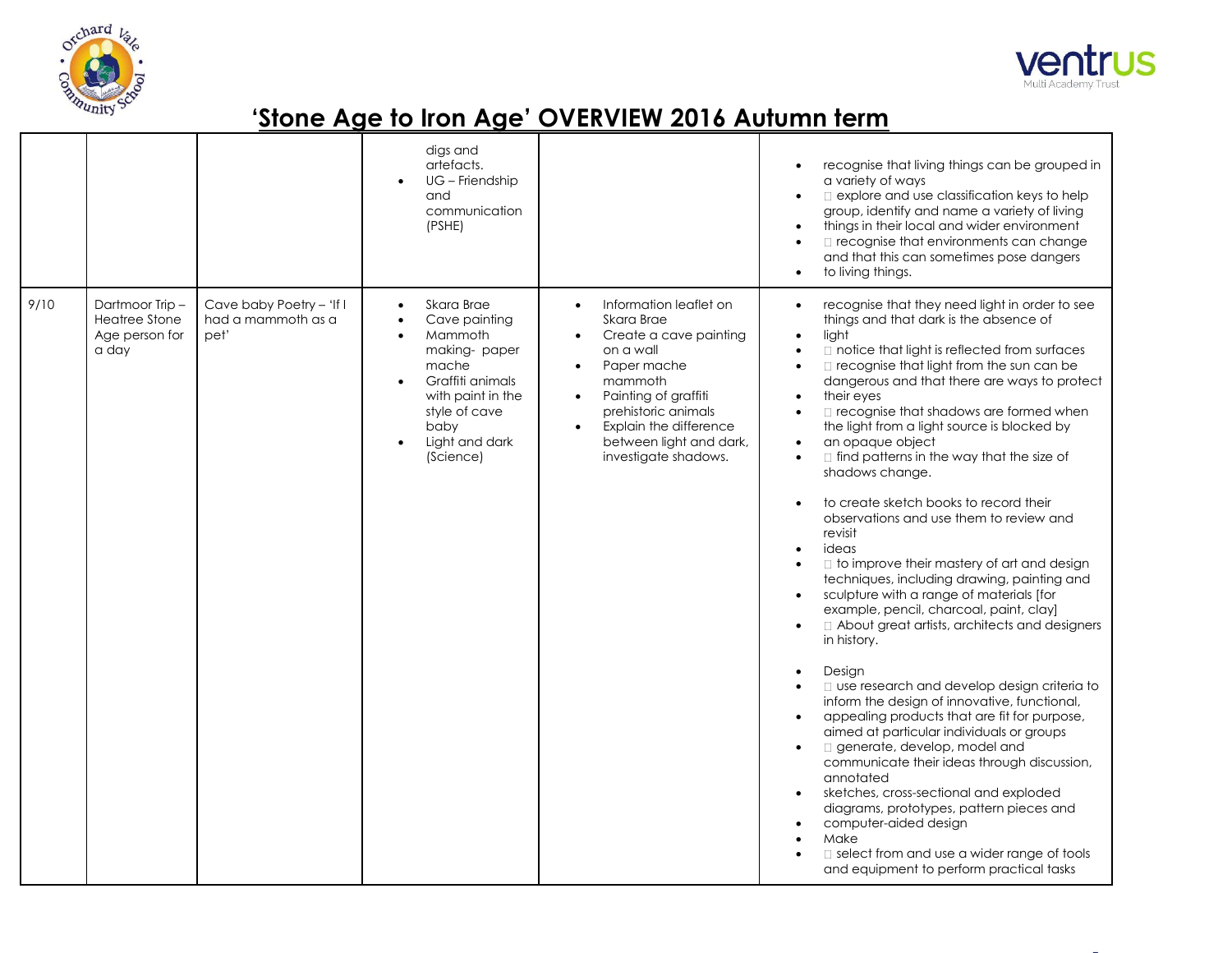



|       |                                                         |                                                                                                                                                                                                |                                                                                                                                                                                             | for example, cutting, shaping, joining and<br>finishing], accurately<br>select from and use a wider range of<br>materials and components, including<br>construction<br>materials, textiles and ingredients, according<br>to their functional properties and aesthetic<br>qualities<br>$\bullet$<br>Evaluate<br>$\Box$ investigate and analyse a range of existing<br>products<br>$\Box$ evaluate their ideas and products against<br>their own design criteria and consider the<br>views of others to improve their work<br>□ understand how key events and individuals<br>$\bullet$<br>in design and technology have helped<br>shape the world<br>Technical knowledge<br>apply their understanding of how to<br>strengthen, stiffen and reinforce more<br>complex<br>structures<br>□ understand and use mechanical systems in<br>their products [for example, gears, pulleys,<br>cams, levers and linkages]<br>□ understand and use electrical systems in<br>their products [for example, series circuits<br>incorporating switches, bulbs, buzzers and<br>motors]<br>$\Box$ apply their understanding of computing to<br>program, monitor and control their products. |
|-------|---------------------------------------------------------|------------------------------------------------------------------------------------------------------------------------------------------------------------------------------------------------|---------------------------------------------------------------------------------------------------------------------------------------------------------------------------------------------|-------------------------------------------------------------------------------------------------------------------------------------------------------------------------------------------------------------------------------------------------------------------------------------------------------------------------------------------------------------------------------------------------------------------------------------------------------------------------------------------------------------------------------------------------------------------------------------------------------------------------------------------------------------------------------------------------------------------------------------------------------------------------------------------------------------------------------------------------------------------------------------------------------------------------------------------------------------------------------------------------------------------------------------------------------------------------------------------------------------------------------------------------------------------------|
| 11/12 | Letter to Om after the<br>Stone Age Boy was<br>returned | Jewellery, pots,<br>tool making. (Sell<br>at Christmas<br>Fair?)<br>Materials (UG)<br>Comparing<br>Stone Age to<br>Iron Age -<br>similarities and<br>differences.<br>End of unit<br>assessment | Make jewellery, pots.<br>$\bullet$<br>Tools to sell at fair.<br>Comparative table for<br>$\bullet$<br>stone age and iron age<br>into topic books<br>Complete what I know<br>now assessment. | design, write and debug programs that<br>accomplish specific goals, including<br>controlling<br>or simulating physical systems; solve problems<br>by decomposing them into smaller<br>parts<br>$\bullet$<br>□ use sequence, selection, and repetition in<br>$\bullet$<br>programs; work with variables and various<br>forms of input and output<br>□ use logical reasoning to explain how some<br>simple algorithms work and to detect and<br>correct errors in algorithms and programs<br>□ understand computer networks including<br>$\bullet$<br>the internet; how they can provide multiple<br>services, such as the world wide web; and the<br>opportunities they offer for                                                                                                                                                                                                                                                                                                                                                                                                                                                                                        |